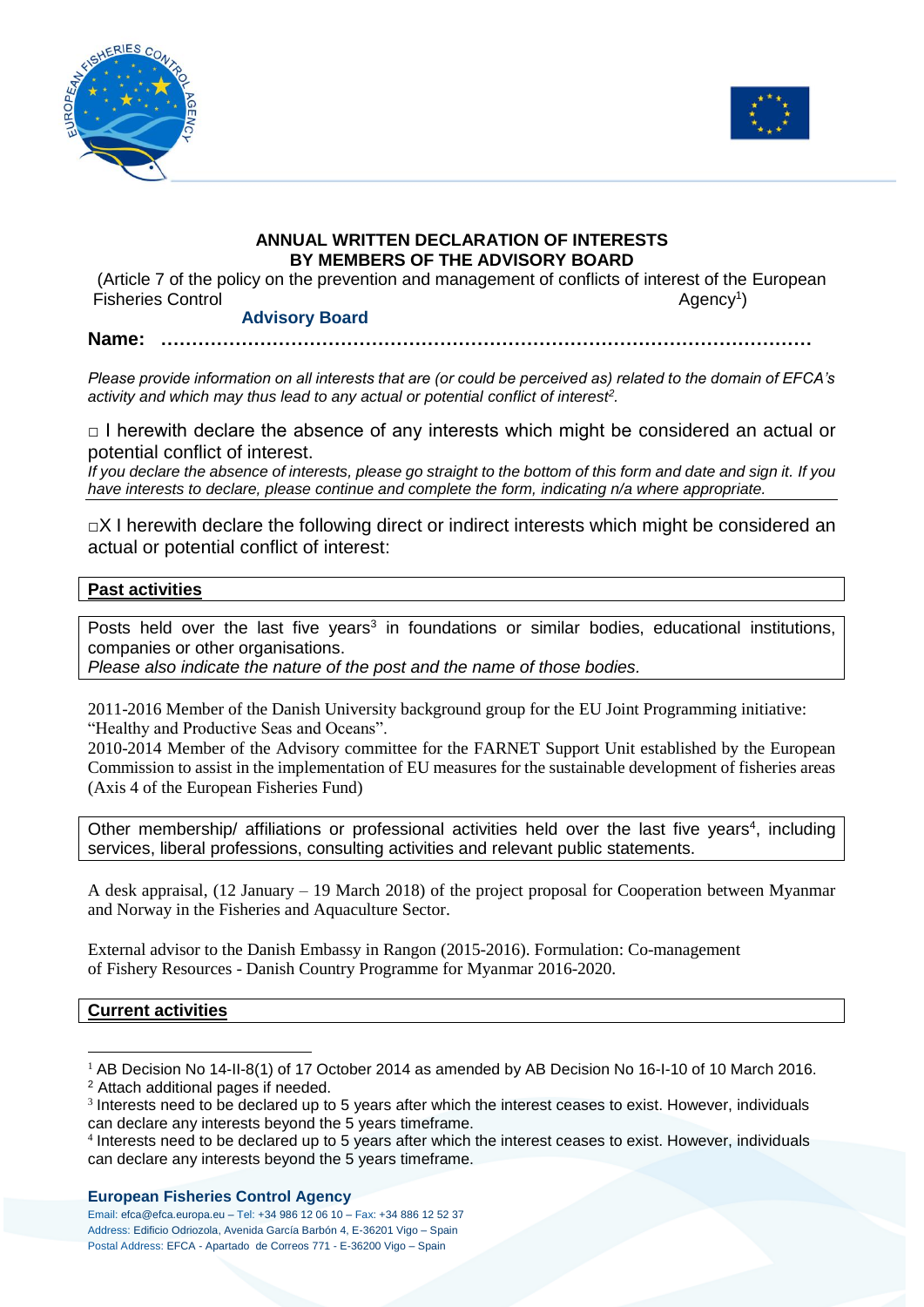Posts currently held in foundations or similar bodies, educational institutions, companies or other organisations.

*Please also indicate the nature of the post and the name of those bodies.*

………………………………………………………………………………………………………………… …………………………………………………………………………………………………………………

Other current membership/ affiliations or professional activities, including services, liberal professions, consulting activities and relevant public statements.

2016-date Member of WWF-Denmark's Scientific Committee 2013-date Chair of the bibliometric index group 33 covering Environment, Ecotoxicology, Agriculture, Forestry, Nature and Landscape, and Fishery under the Danish Minis-try of Education and Research.

Above a minimum threshold of 10,000 EUR<sup>5</sup> any **direct financial interests** (managerial stakes in companies, including ownerships of patents or any other relevant intellectual property rights) or **assets** (shares and/ or securities held in companies) or **grants** or **other funding** which might create a conflict of interests in the performance of my duties

*Please also indicate their number and value, as well as the name of the company/ provider of the grant/ funding.*

………………………………………………………………………………………………………………… ………………………………………………………………………………………………………………… …………………………………………………………………………………………………………………

Any **other relevant interests**

-

………………………………………………………………………………………………………………… ………………………………………………………………………………………………………………… …………………………………………………………………………………………………………………

**Household members'<sup>6</sup> current activity and financial interests** above a minimum threshold of 10,000 EUR<sup>7</sup> that might entail a risk of conflict of interest.

………………………………………………………………………………………………………………… …………………………………………………………………………………………………………………

**I hereby certify that the information provided above is true and complete. In particular, I am aware that I am exclusively responsible for the complete and truthful declaration of the interests held by members of my household.** 

**I will immediately inform EFCA of any change in my situation, or of any new relevant information I may receive which might be considered an actual or potential conflict of interest.**

<sup>5</sup> or comparable amounting to a voting right of 5% or more in a company (notwithstanding their financial value).

<sup>6</sup> Household members comprise the spouse/ partner and dependent children. In order to maintain privacy, the names of household members do not need to be declared. Please inform household members that EFCA will be processing data about them mentioned in this form in accordance with EU rules on protection of personal data and that further information is available on EFCA's website.

 $<sup>7</sup>$  or comparable amounting to a voting right of 5% or more in a company (notwithstanding their financial</sup> value).